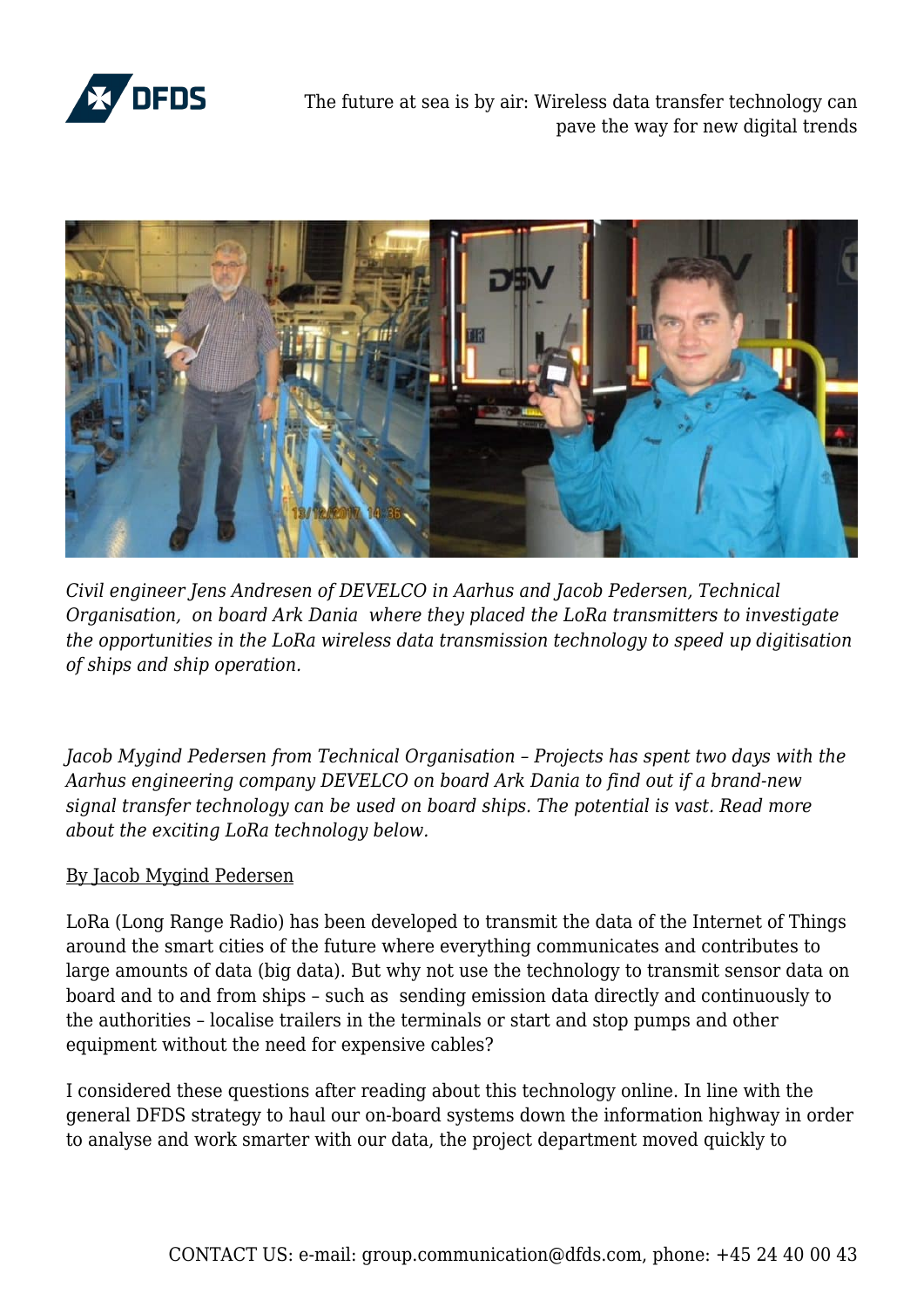

implement their ideas. They were spurred on by the low-priced compact devices easily retrofitted on a vast array of systems capable of receiving and transmitting all current types of digital and analogue signals.

The challenge at sea has always been the many tonnes of steel that can block wireless signals. The tests on board Dania indicated that the LoRa signals can travel unobstructed despite the steel barrier. As part of the test, sensor data from the bow thruster room was transmitted to a LoRa gateway on the bridge and despite 0.02 W transmitting power, the data was successfully sent through steel, cargo, air and the windows of the bridge to the gateway.

## **DFDS are pioneers**

Why haven't we started using this technology a long time ago and why haven't we purchased devices for installation on frequency converters, lights, GPS, AIS, trailers and other things? Well, the answer is simple: These devices do not exist yet. We are the first to conceive of this technology in a maritime context and if we want to use it, we first must develop the components.

In this way we are once again the proven frontrunners of the digital world and it is up to us to lead the development. We are the only ones who can. We are also more than happy to take the lead in cooperation with our partners but if we want to be at the front, we must run faster than everybody else because no-one will carry us.

The Dania test has shown us the potential of this technology. The entire ship can be covered and neither steel in deck or bulkheads nor the worst noisemakers in the engine room could keep the data from reaching preselected locations onboard. We have the blueprints for devices capable of receiving and transmitting all sorts of signals and our next step is to flesh out the production.